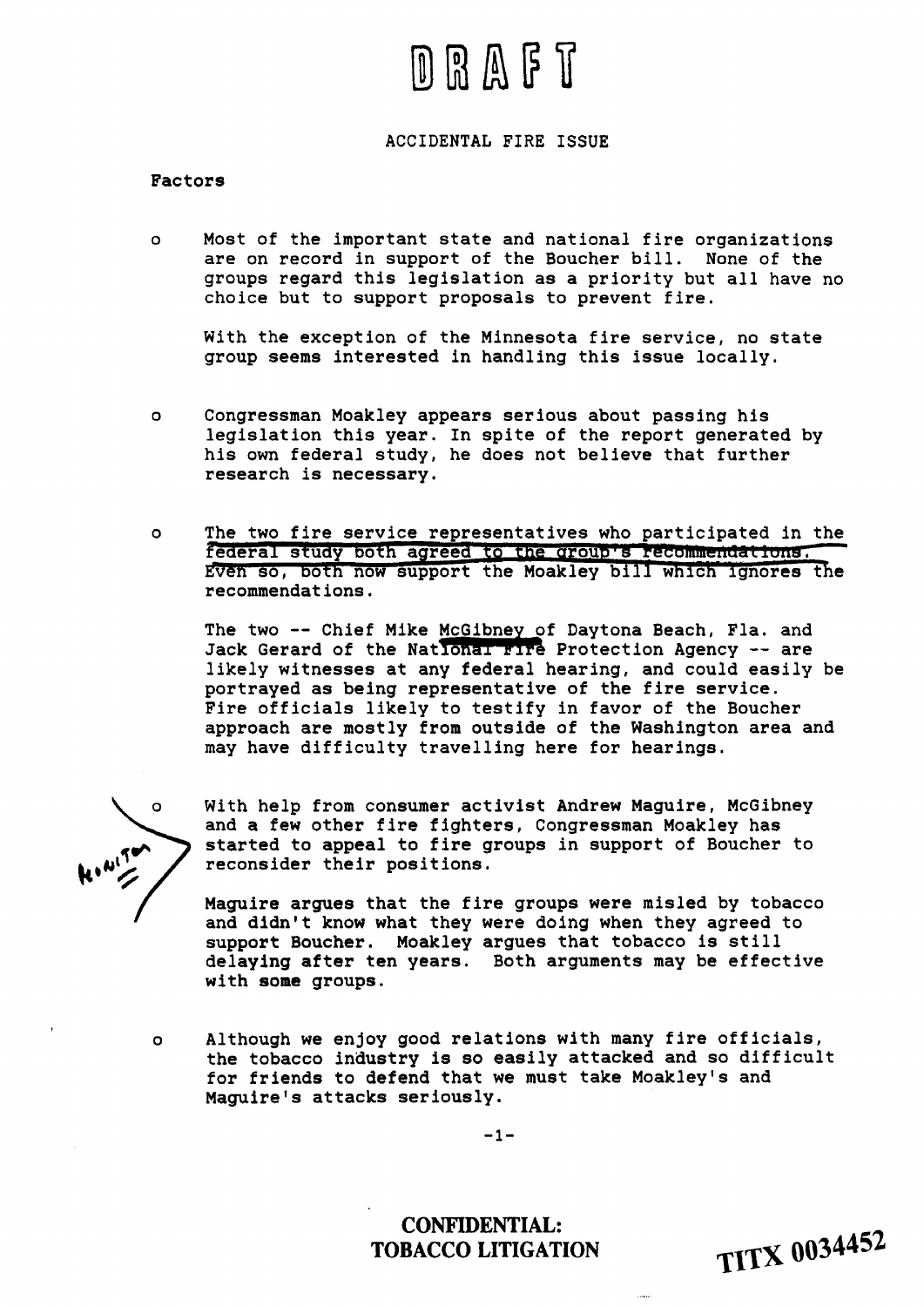#### Strategies

We have followed these strategies consistently for nearly six years:

- **1.** Demonstrate a sincere concern with the fire problem and a willingness to address that portion of the problem related to careless smoking.
- 2. Help fire officials prevent all kinds of fires, primarily through public education.
- **3.** Recognize the decentralized character of the fire service by working primarily with state and local fire officials.

Our active solicitation of support for the Boucher bill has been entirely consistent with these strategies and -- along with the public education program -- answered many questions about the industry's motives and willingness to contribute to solutions. We recommend no change to these basic approaches.

However, in support of these strategies and in recognition of recent events, several activities are necessary:



 $\mathfrak{t}$ .

**1.** Maintain all existing support of particularly among groups in New Yo Washington, Connecticut, Texas, Illinois, Wisconsin, Pennsylvania and New Jersey. Maintain all existing support of<br>particularly among groups in New<br>Washington, Connecticut, Texas<br>Pennsylvania and <u>New Jersey</u>.<br>Prenare for federal bearings w

2. Prepare for federal hearings with an emphasis on encouraging knowledgeable state and national fire officials to appear at

their own experiment of these transmissions of the second of these strategies and in recognition of  $\mathbf{w}^{\mathbf{v}}$  and  $\mathbf{v}^{\mathbf{v}}$  is events, several activities are necessary.  $\mathbf{w}^{\mathbf{v}}$ ,  $\mathbf{w}^{\mathbf{v}}$ ,  $\mathbf{w$ 

## **CONFIDENTIAL: TOBACCO LITIGATION**

**TITX 0034453**